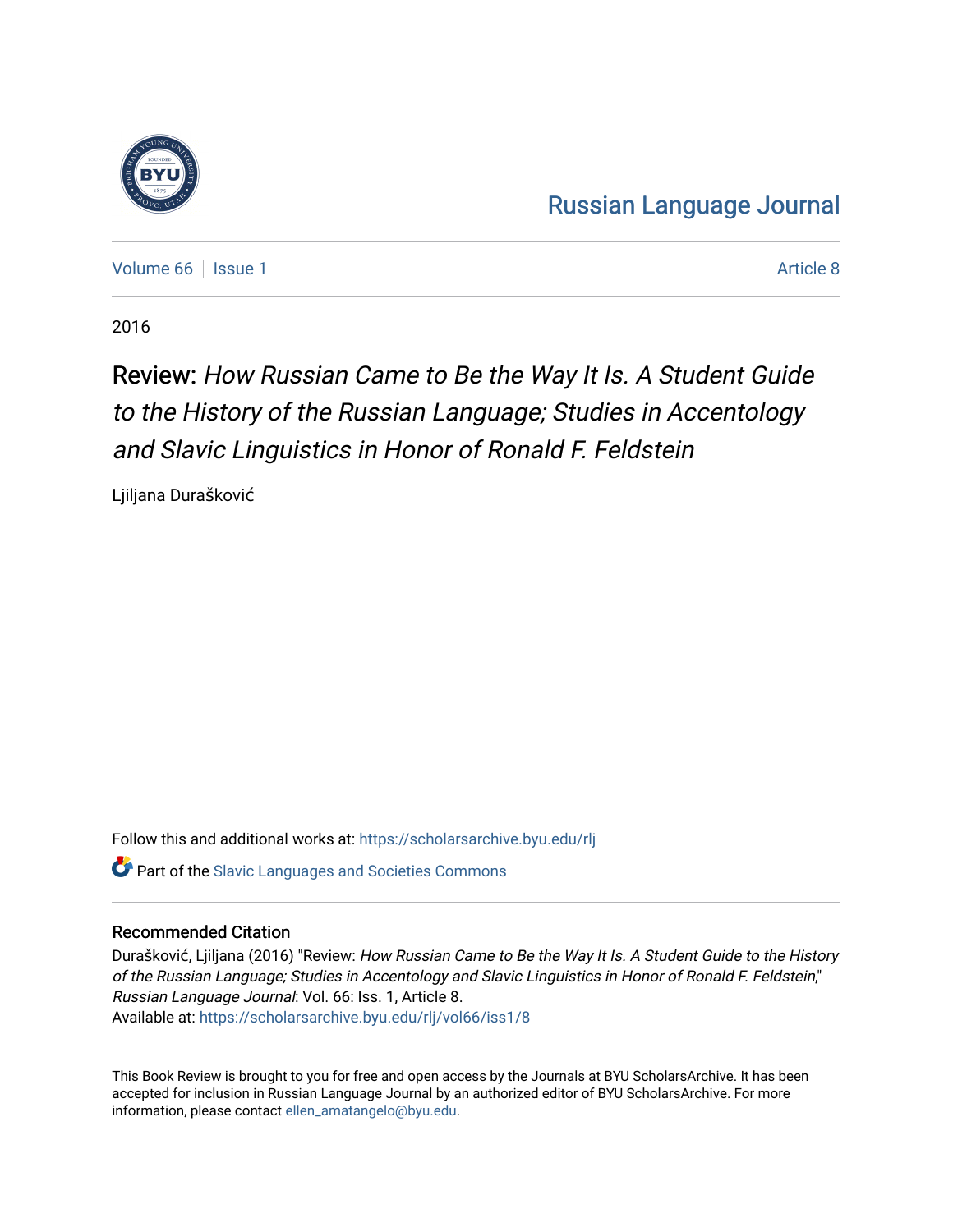## **Tore Nesset,** *How Russian Came to Be the Way It Is. A Student Guide to the History of the Russian Language***. Bloomington: Slavica, 2015. 361 pages.**

Tore Nesset is professor of Russian Linguistics at Arctic University of Norway. As many other professors, he has frequently found himself in situations where the simple conjugation of a verb like *писать* 'write' (1) triggered many questions from his Russian class. It is in practice impossible "to travel through time/centuries" every time a new exceptional form is introduced or mentioned in the setting of a language class. *How Russian Came to Be the Way It Is* is designed to make Russian more accessible to students by shedding light on Russian linguistic changes over its history.

Beyond being merely an addition to existing textbooks for studying the history of the Russian language, Nesset's book was written as a guide intended to reach many different student audiences, whether undergraduate or graduate; linguists outside the field interested in the history of the Russian language; or learners from other fields than linguistics who are curious about the topic. It provides a review of "all the major changes in the Russian grammar and sound system in order to explain how the Russian language came to be the way it is" (1). Above all this book was conceived as "a linguistic tool" (1-2) to help students read original medieval texts in order to open "a unique window into the culture and history of Russia" (2), and to enable the study of medieval Rus' from original sources as opposed to being reliant upon the small number of available translations from this sizable body of literature. Readers should approach this book, Nesset says, as a journey back in time of two thousand years, designed to provoke their interest in the topic and to help them resolve puzzles introduced by historical changes in the Russian language.

Several features distinguish this book from other textbooks on the history of the Russian language. First, a companion webpage with supplementary information, given in the form of Power-Point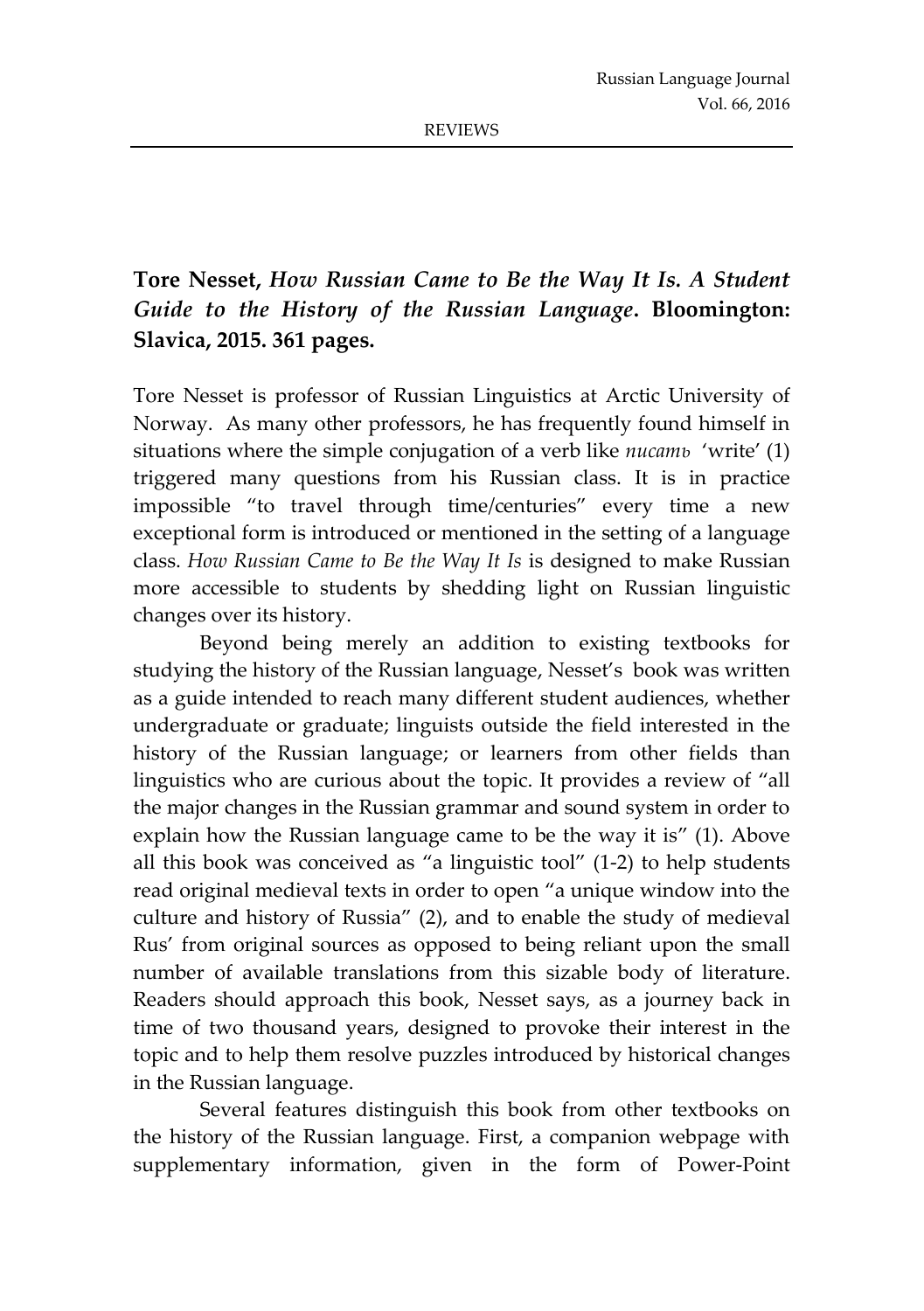presentations, is accompanied by the author's own audio narrative. This webpage will be attractive to readers because it helps to illuminate the most important events in Russian linguistic history, while simultaneously expanding the student's knowledge and interest on such historical topics as migrations, The Birch Bark Letters and the Old Novgorod dialect, the lost Aorist and Imperfect tenses, and other such phenomena. The author's method of combining the textbook with audiopresentations is a modern and engaging approach to teaching, likely to be effective in today's classroom. The possibility of contacting the author with questions, and an open discussion blog created by him, makes this material even more accessible. The author ends each chapter by directing students to additional resources in a section *For Further Reading*. Finally, since the agenda of this book is to review and present linguistic changes in the history of the Russian language in the most approachable and understandable way, the work is free of complex linguistic terminology and burdensome loads of technical linguistic analysis. The author's language is straightforward, informal, and very clear. The presence of excerpts from texts is minimal, just enough to avoid confusion while remaining faithful to the original conception that the book is to be a linguistic tool for students learning to read original medieval Russian texts.

*How Russian Came to Be the Way It Is* contains fifteen chapters followed by four appendixes with morphological tables, illustrating major differences between Old Church Slavic (his chosen term) and Old Russian, a chronology of the major sound changes, and examples of textual analysis, followed by an impressive bibliography and indexes divided into an index of names and a subject index. The content of this book is easy to access and navigate because of its very detailed table of contents followed by lists of 89 tables and 20 figures, preface, notes on transliteration, transcription, orthography, examples, and abbreviations, as well as a detailed introduction on how to use the book.

The chapters can be grouped into four main sections, each concentrating on a different major topic: information on history, literature, and linguistics (5-75); historical changes in grammar (77-193); historical changes in the sound system (195-290); the penultimate chapter on the essential features of the Old Novgorod dialect (291-301);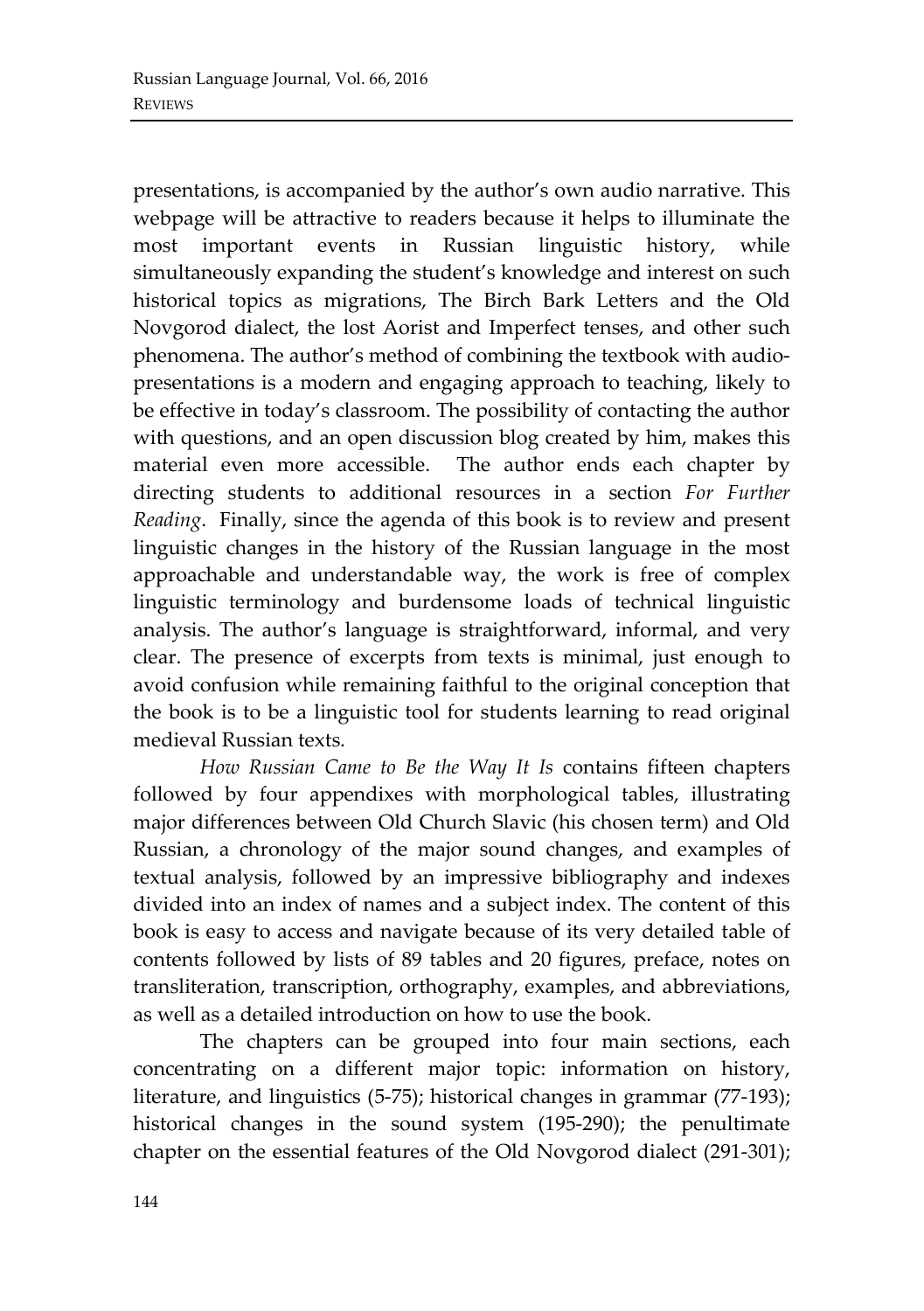and an epilogue that reflects on the relationship between these parts (303-305). It is possibly unorthodox for chapters on historical changes in grammar (77-193) to precede chapters on historical changes in the sound system (195-290), but the author's choice in this regard clearly reflects his classroom experience. Since the target audience for this book is mainly a student population, the author's pedagogical strategy underlying the presentation of his material will no doubt be heartily appreciated. Making use of his valuable teaching experience, Nesset addresses historical processes on the basis of examples with which students are likely to be familiar, forms that stand out as non-typical in modern Russian or, as he calls them, "today's exceptions" (1). The author's review of these linguistic changes travels backwards through history and takes the reader to the point where the "today's exceptions" were "yesterday's rules" (1).

Explanations are clear and comprehensible. While the main part of this book is devoted to the presentation of facts about the history of Russian from Proto-Slavic to Contemporary Standard Russian, the author also offers various ways in which these changes may be interpreted. In his own words, "even when we have well-attested facts at hand, there is considerable room for interpretation" (303). The clarity of his examples effectively illuminates linguistic changes that operated over this long history, and even though the number of examples is modest, they are cited in modernized orthography, making them more easily accessible to a broader audience. What students will find particularly valuable is the analysis of a passage from the *Primary Chronicle* (Appendix 4), which provides an idea of how to use the book as a linguistic tool when approaching a medieval text with the aim of analyzing and interpreting it. Rather than being an exhaustive analysis, the textual exegesis remains brief yet clear, and it effectively employs morphological, syntactic, phonological, and sociolinguistic techniques. The only item that could be added to this book, in my opinion, would be an appendix listing different passages from the historical Russian literary canon so that the readers might more easily apply the tools they have acquired to various texts.

Nesset's *How Russian Came to Be the Way It Is* presents a successful overview of the history of the Russian language in a highly effective and approachable manner. The author obviously brings to bear